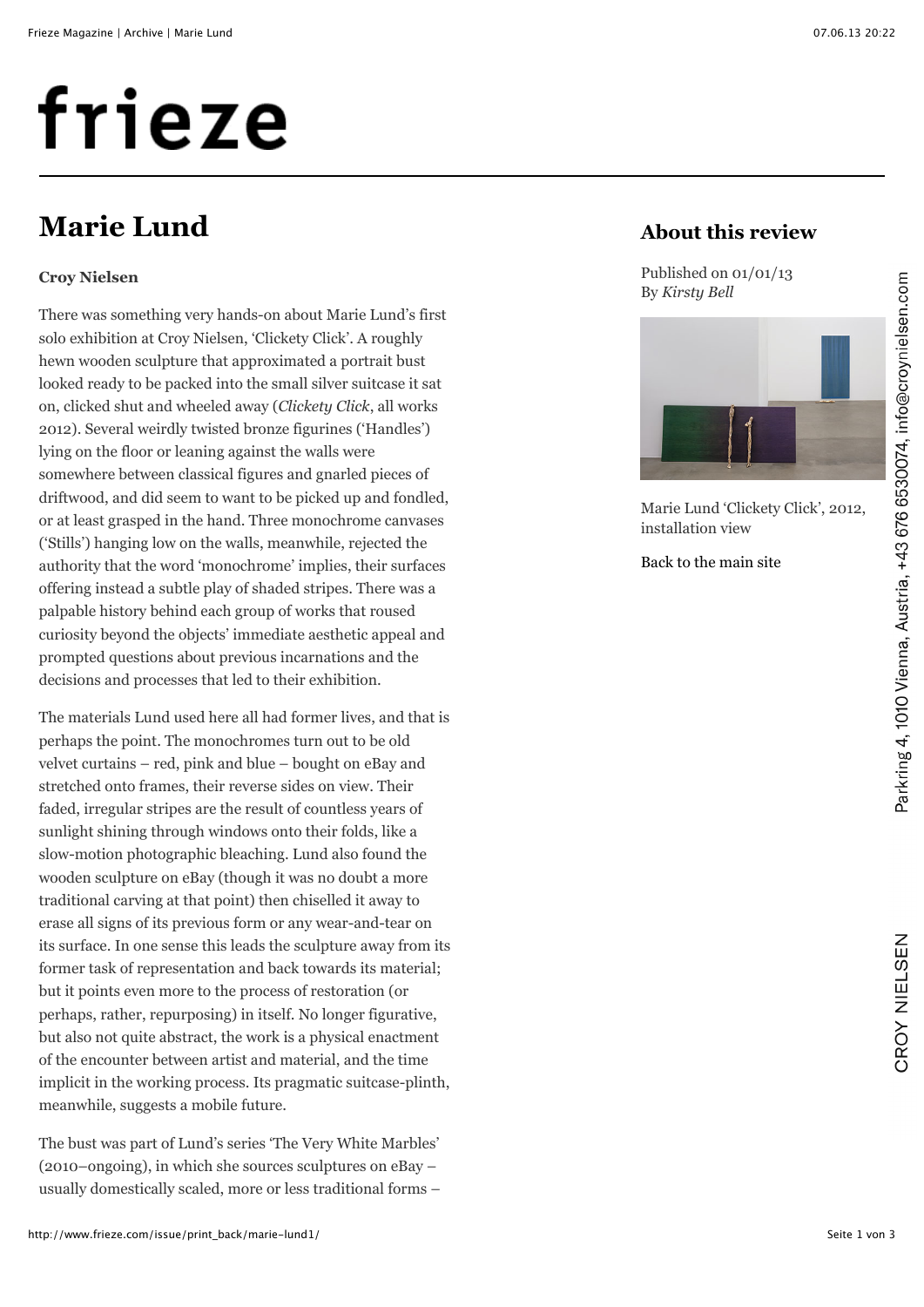and removes all traces and defining characteristics from their surfaces, transforming them into awkward lumps of wood or stone. The craftsmanship that led to the original versions is overwritten by Lund's rough handiwork in sanding, rubbing off paint and chipping the smooth contours away. The series poses the question: can memory be subtracted?

Before embarking on her solo career, Lund spent several years working together with fellow Danish artist, Nina Beier. The transformation and incremental changes that occur with the passing of time also informed their works, both sculptural and social collaborations in which the time-based and material constituents of art events were put under the spotlight. For one such event at Tate Britain, *The Division* (2007), the artists announced that 50 beautiful people would be invited to attend, but no further information was offered. The resultant curiosity and eyeballing at the event implicated the audience itself as material, in an amusing riff on the social awkwardness of such occasions, not to mention the subjective nature of beauty.

Lund's new works at Croy Nielsen are also collaborations, in a way: 'The Very White Marbles' with the unwitting creators of the original sculptures, while the bronze 'Handles' are a posthumous collaboration with Auguste Rodin, whose original seated figure was subjected to much pulling and twisting before being cast again in bronze. In Lund's work, there is always a given to start with that invites us to consider the obstinacy of material through time, where objects bear the brunt of changing conventions or the knocks and bumps of years of use, but still retain their resilient presence. There is something animistic at work in these pieces. The refashioned objects seemed to mask secret narratives; who knows in what unknown interiors the curtains hung, bearing witness to decades of quotidian drama. Taken in these terms, every *Gegenstand* is a miniature history, and memory cannot be erased despite concerted efforts at chiselling, stretching or warping.

This show read like a taster of what might be to come from Lund. In opting for the time-consuming, hand-made processes of bronze casting or wood carving, rather than more digitally allied forms of sculptural production, she suggests a continuation with the past. But the works themselves remain absolutely in the present. In fact they are about the present, and grasping the physicality that each moment in time offers.

### **Kirsty Bell**